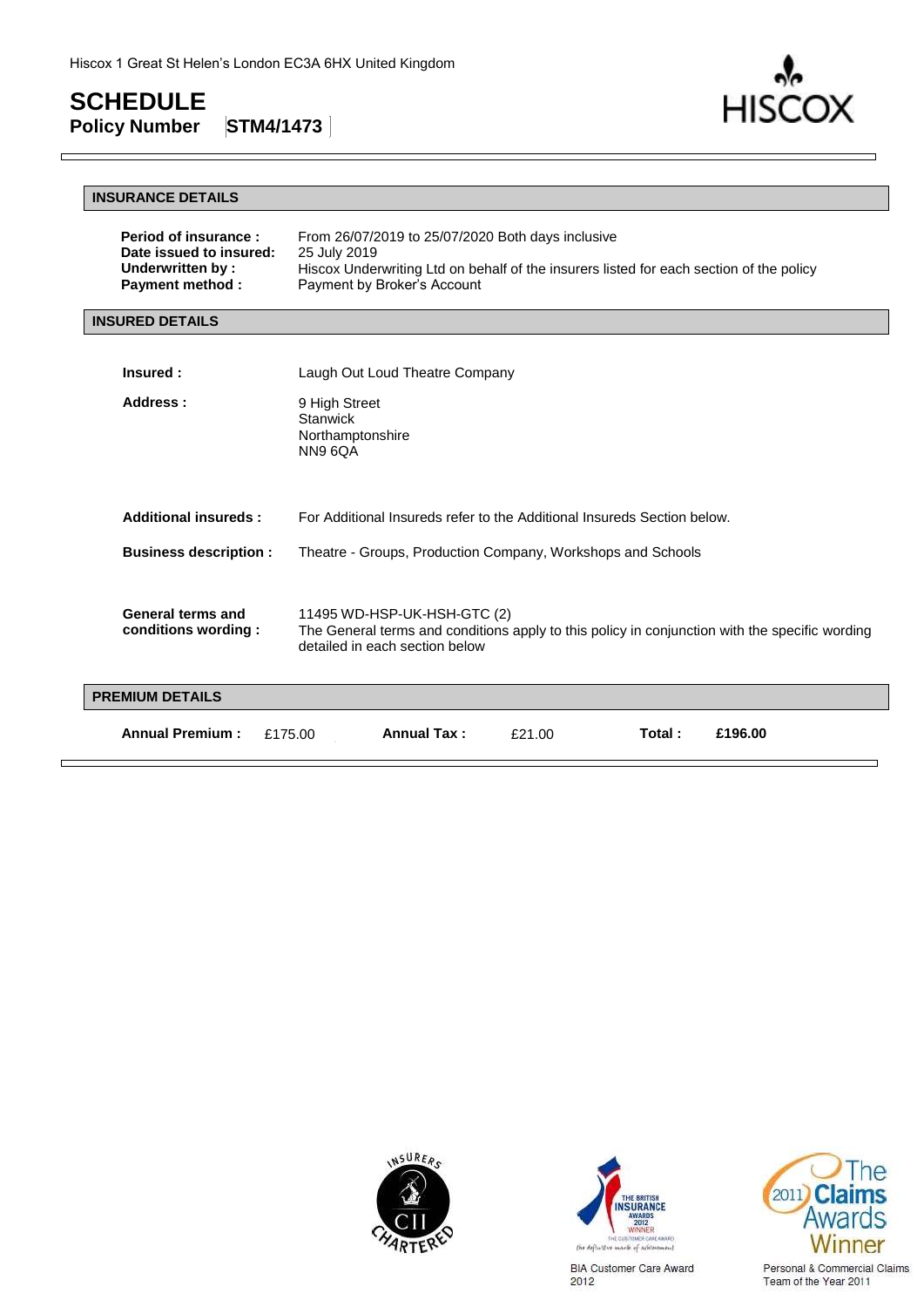

### **ADDITIONAL INSUREDS**

Covered on the same basis as the Insured Covered on the same basis as the Insured Covered on the same basis as the Insured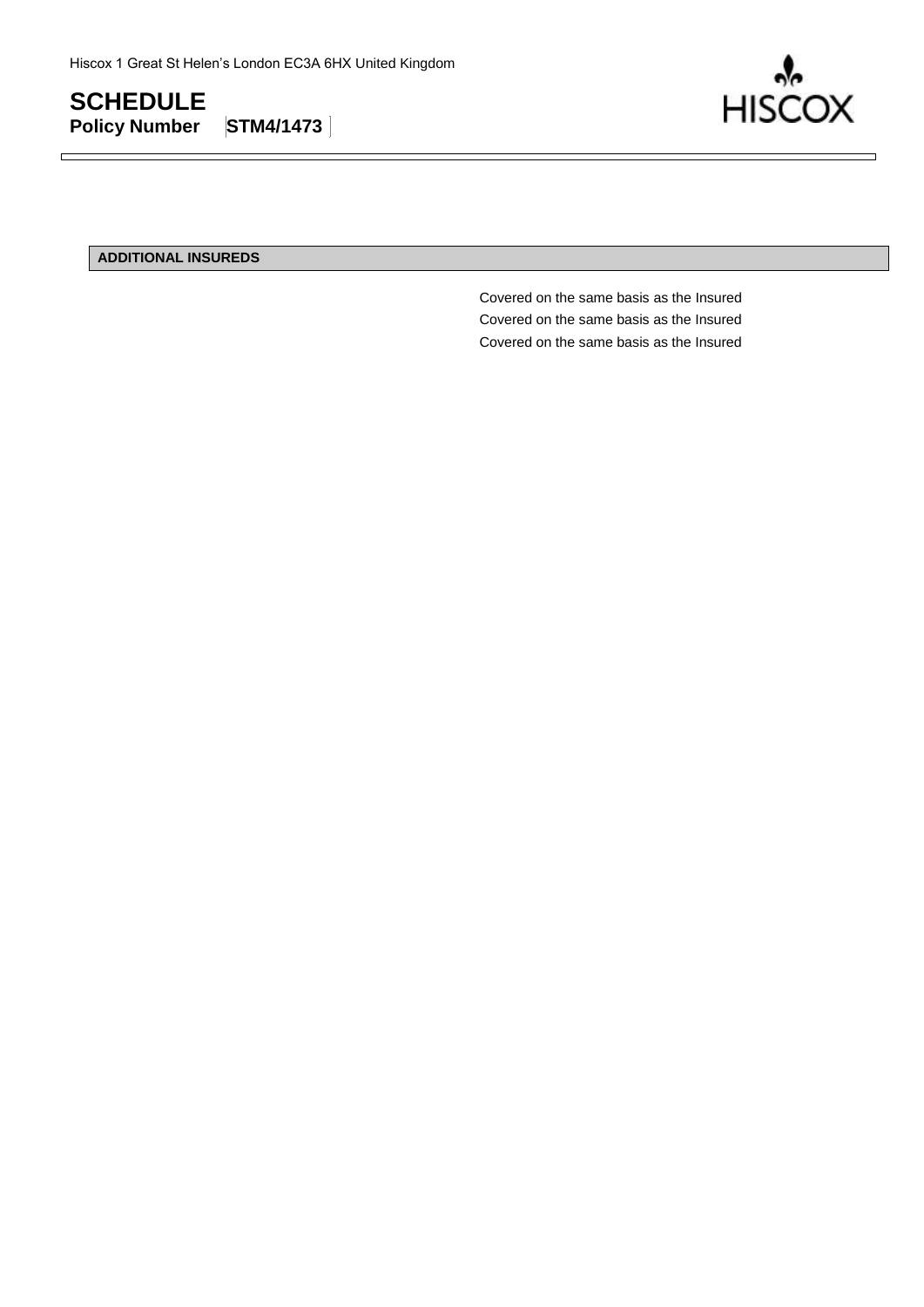# **SCHEDULE**

**Policy Number STM4/1473**



### **Hencilla Showtime Scheme**

### **PUBLIC AND PRODUCTS LIABILITY - INSURED**

| <b>Section wording</b>                                                                                                                | 11497 WD-HSP-UK-HSH-GL (2)                                                                                                                                                          |
|---------------------------------------------------------------------------------------------------------------------------------------|-------------------------------------------------------------------------------------------------------------------------------------------------------------------------------------|
| <b>Insurer</b>                                                                                                                        | Hiscox Insurance Company Limited                                                                                                                                                    |
| Limit of indemnity                                                                                                                    | £10,000,000                                                                                                                                                                         |
| Limit applies to                                                                                                                      | Each and every occurrence, defence costs in addition, other than for pollution or for                                                                                               |
| <b>Excess</b><br><b>Excess (USA and Canada)</b><br><b>Excess applies to</b><br><b>Geographical limits</b><br><b>Applicable courts</b> | products to which a single aggregate policy limit including defence costs applies<br>£250<br>£2,500<br>each and every claim for property damage only<br>Worldwide<br>United Kingdom |
| <b>Special Limits</b>                                                                                                                 | (included within and not in addition to the overall limit/amount insured above)                                                                                                     |
| Criminal defence costs                                                                                                                | £100,000 in the aggregate                                                                                                                                                           |
| <b>Pollution defence costs</b>                                                                                                        | £100,000 in the aggregate                                                                                                                                                           |

### **What is not covered**

**Claims first brought in the USA are not covered**

**Endorsements**

### **EMPLOYERS' LIABILITY - INSURED**

| <b>Section wording</b>     | 11494 WD-HSP-UK-HSH-EL (2)                                                      |
|----------------------------|---------------------------------------------------------------------------------|
| <b>Insurer</b>             | Hiscox Insurance Company Limited                                                |
| Limit of indemnity         | £10,000,000                                                                     |
| Limit applies to           | each and every occurrence including costs                                       |
| <b>Geographical limits</b> | Worldwide                                                                       |
| <b>Applicable courts</b>   | United Kingdom                                                                  |
| <b>Special Limits</b>      | (included within and not in addition to the overall limit/amount insured above) |
| Criminal defence costs     | £100,000 in the aggregate                                                       |
| Terrorism                  | £5,000,000 in the aggregate                                                     |

### **Endorsements**

3074.1 Employers Liability Tracing Office (ELTO) – mandatory information required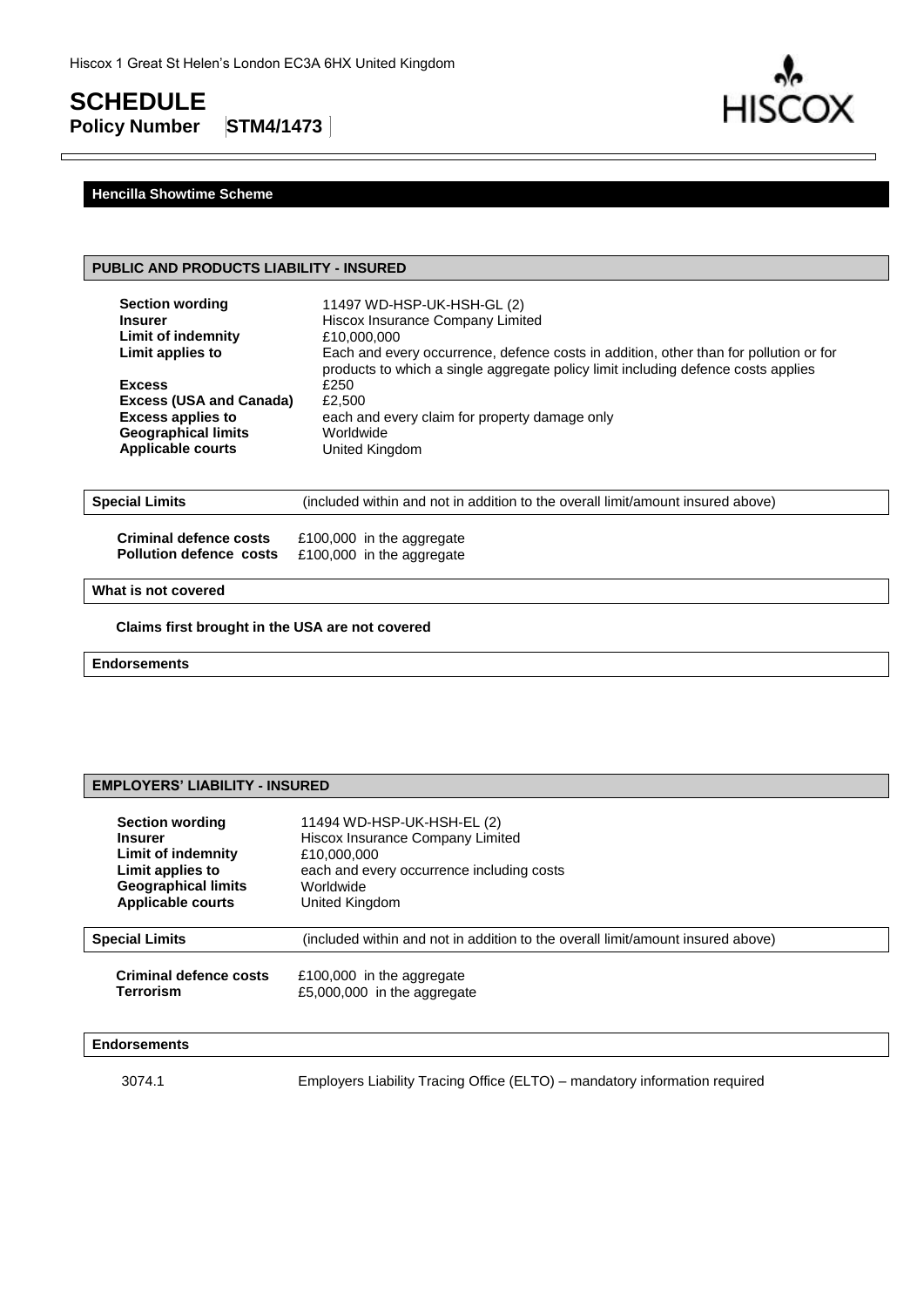**HIS** 

### **TECHNICAL AND PORTABLE EQUIPMENT - NOT INSURED**

**Section wording Insurer**

| <b>Item description</b>                 | <b>Geographical Limits</b> | <b>Excess</b> | <b>Amount Insured</b> |
|-----------------------------------------|----------------------------|---------------|-----------------------|
| Portable computer equipment             |                            |               |                       |
| Photographic and audio visual equipment |                            |               |                       |
| Musical instruments and accessories     |                            |               |                       |
| Props, set & wardrobe                   |                            |               |                       |

| Hired in technical and portable equipment | <b>Geographical Limits</b> | <b>Excess</b> | <b>Amount Insured</b> |
|-------------------------------------------|----------------------------|---------------|-----------------------|
| Photographic and audio visual equipment   |                            |               |                       |
| Musical instruments and accessories       |                            |               |                       |
| Props, set & wardrobe                     |                            |               |                       |
|                                           |                            |               |                       |

### **Excess applies to**

**Special limits** (included within and not in addition to the overall limit/amount insured above)

Transit

**Additional cover** (in addition to the overall limit/amount insured above)

**Fraudulent hire Continuing hire charges Alternative hire costs Re-shoot or re-compilation costs Reconstitution of electronic data**

**Endorsements**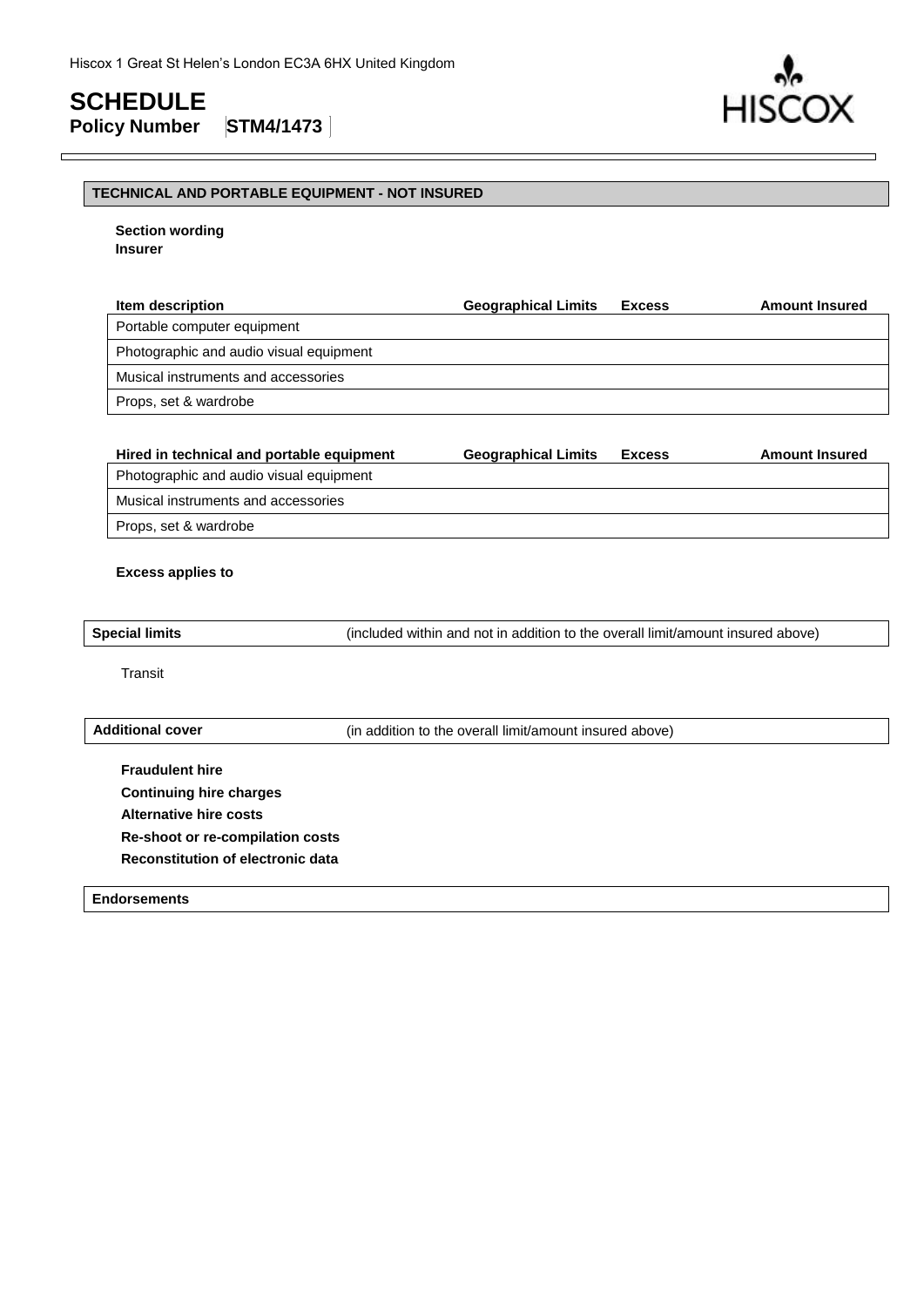**HIS** 

### **PROPERTY – BUILDINGS - NOT INSURED**

**Section wording Insurer**

### **Premises :**

| <b>Item description</b> | <b>Excess</b> | <b>Amount Insured</b> |
|-------------------------|---------------|-----------------------|
| Buildings               |               |                       |
| Rent receivable         |               |                       |

**Excess applies to:** 

**Special excesses**

Additional cover **Additional cover** (in addition to the overall limit/amount insured above)

**Trace and access Emergency services Loss prevention costs Additions to buildings Inadvertent omissions Trees, shrubs and plants Discharge of oil**

**Endorsements**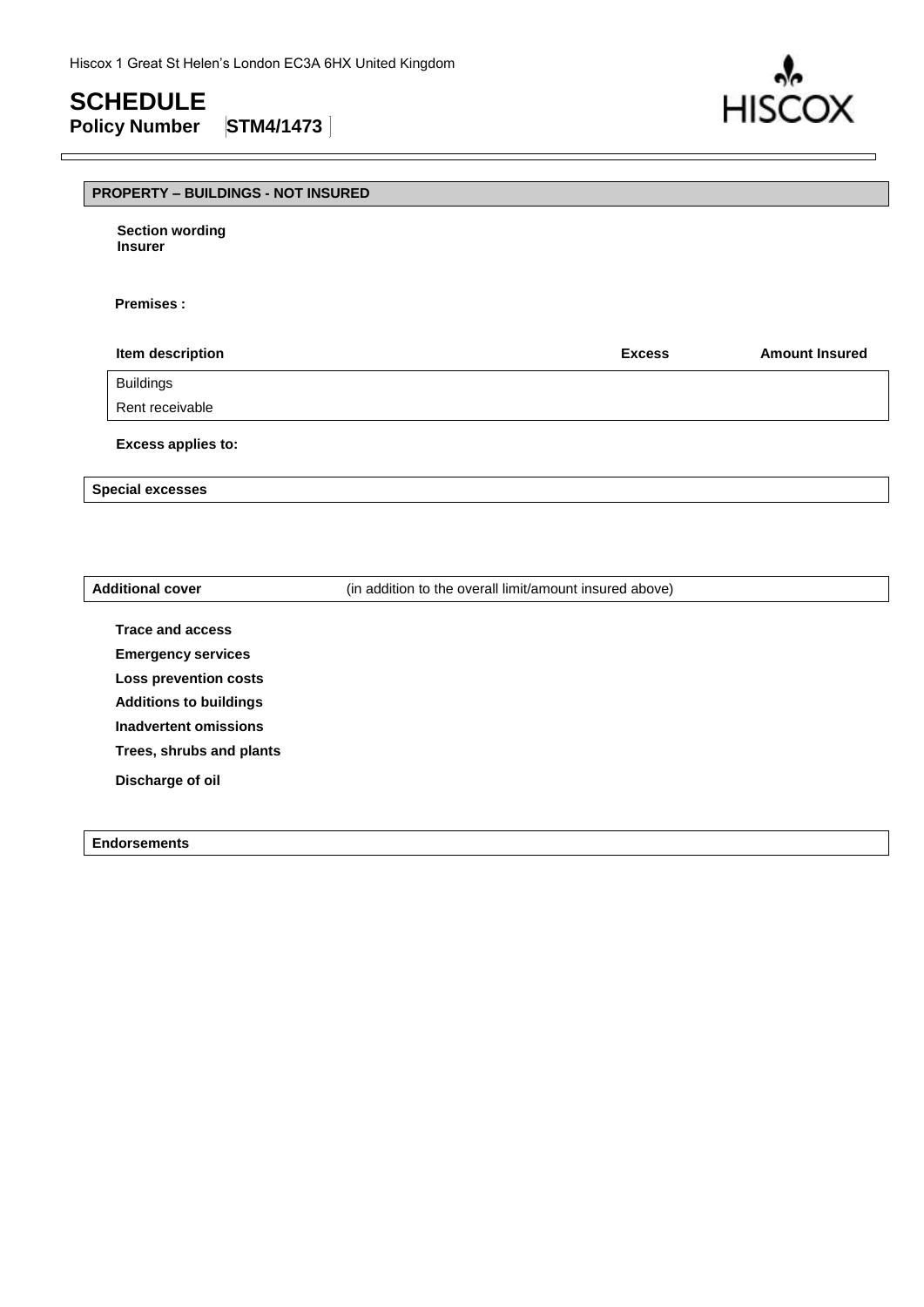# **SCHEDULE**

 $\mathsf{r}$ 

**Policy Number STM4/1473**



## **PROPERTY – CONTENTS - NOT INSURED**

| <b>Section wording</b><br><b>Insurer</b>                                                                                                                      |                                                          |                                                         |                       |
|---------------------------------------------------------------------------------------------------------------------------------------------------------------|----------------------------------------------------------|---------------------------------------------------------|-----------------------|
| <b>Premises:</b>                                                                                                                                              |                                                          |                                                         |                       |
| Item description                                                                                                                                              |                                                          | <b>Excess</b>                                           | <b>Amount Insured</b> |
| General contents                                                                                                                                              |                                                          |                                                         |                       |
| Computer & ancillary equipment                                                                                                                                |                                                          |                                                         |                       |
| Rent payable                                                                                                                                                  |                                                          |                                                         |                       |
| <b>Excess applies to</b>                                                                                                                                      |                                                          |                                                         |                       |
| <b>Geographical limit</b>                                                                                                                                     |                                                          |                                                         |                       |
|                                                                                                                                                               |                                                          |                                                         |                       |
| <b>Additional cover</b>                                                                                                                                       |                                                          | (in addition to the overall limit/amount insured above) |                       |
| <b>Costs following glass breakage</b>                                                                                                                         |                                                          |                                                         |                       |
| <b>Additions to contents</b>                                                                                                                                  |                                                          |                                                         |                       |
| Money in the business premises while open for<br>business or in a locked safe<br>or employee<br><b>Money on location</b><br>Money- non-negotiable instruments | Money in transit or at the home of any partner, director |                                                         |                       |
| <b>Identity fraud</b>                                                                                                                                         |                                                          |                                                         |                       |
| <b>Personal effects</b>                                                                                                                                       |                                                          |                                                         |                       |
| Reconstitution of electronic data                                                                                                                             |                                                          |                                                         |                       |
|                                                                                                                                                               | <b>Reconstitution of other business documents</b>        |                                                         |                       |
| Lock replacement                                                                                                                                              |                                                          |                                                         |                       |
|                                                                                                                                                               | <b>Building damage by theft</b>                          |                                                         |                       |
| Personal assault- death                                                                                                                                       |                                                          |                                                         |                       |
| Personal assault- total loss, or permanent<br>and total loss of use, of one or more limbs                                                                     |                                                          |                                                         |                       |
| Personal assault-total and irrecoverable<br>loss of sight in one or both eyes                                                                                 |                                                          |                                                         |                       |
| Personal assault- disablement which totally<br>prevents the injured person from carrying<br>out all parts of their usual occupation                           |                                                          |                                                         |                       |
| Metered water and fuel                                                                                                                                        |                                                          |                                                         |                       |
| Undamaged tenant's improvements                                                                                                                               |                                                          |                                                         |                       |
| transit<br><b>Contents kept at home</b>                                                                                                                       | Contents temporarily elsewhere including whilst in       |                                                         |                       |

**Special limits** (included within and not in addition to the overall limit/amount insured above)

**Fraud and dishonesty**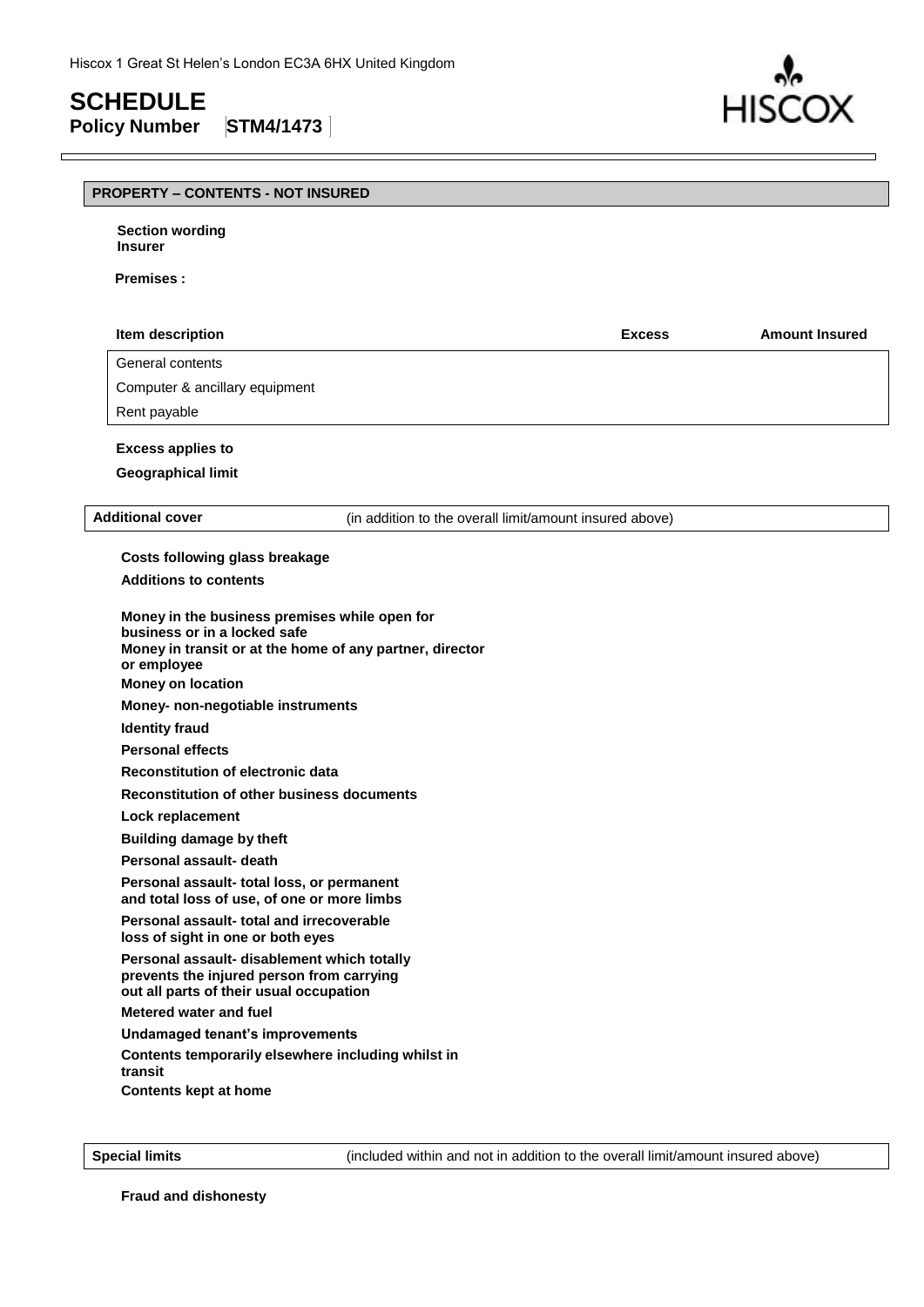

**Special excesses**

**Endorsements**

### **PROPERTY – BUSINESS INTERRUPTION - NOT INSURED**

**Section wording Insurer**

**Premises :**

**Item description Amount Insured**

**Indemnity period**

**Special limits** (included within and not in addition to the overall limit/amount insured above)

**Denial of access Suppliers Locations Property in storage Public utilities Public authority Equipment breakdown Hazardous substances**

### **EQUIPMENT BREAKDOWN - NOT INSURED**

**Section wording Insurer Amount insured Limit applies to Excess Excess applies to**

**Special Limits** (included within and not in addition to the overall limit/amount insured above)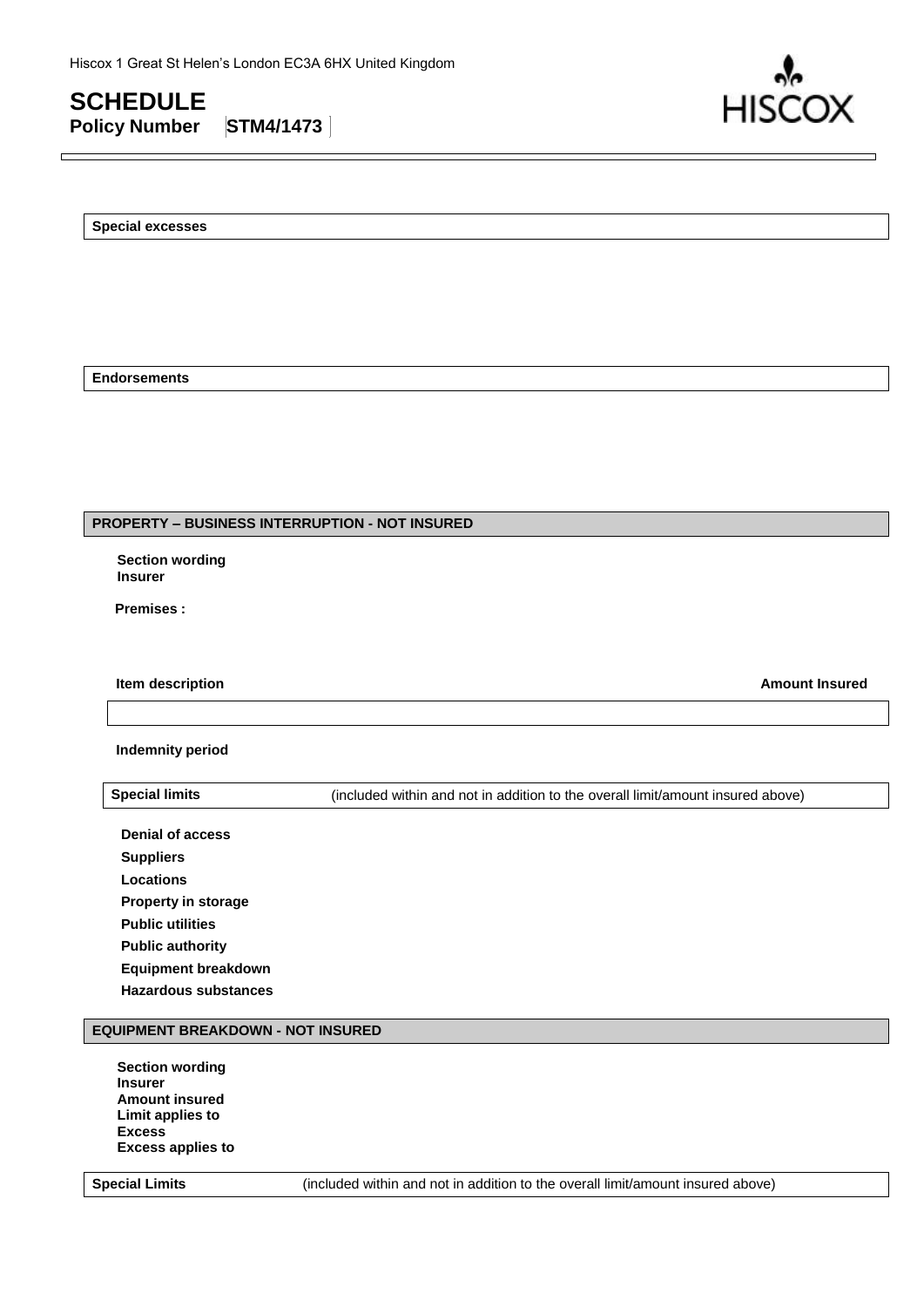

**Hazardous substances Reconstitution of electronic data Expediting expenses Oil and water storage tanks**

### **INTERNET AND EMAIL - NOT INSURED**

**Section wording Insurer Limit of indemnity Limit applies to Excess Excess applies to Geographical limits Applicable courts** 

**Endorsements**

### **BUSINESSHR - NOT INSURED**

**Section wording Insurer Description**

### **PROPERTY- TERRORISM - NOT INSURED**

**Section wording Insurer**

**Material damage**

**Amount insured Excess** 

**Business interruption**

**Amount insured Excess**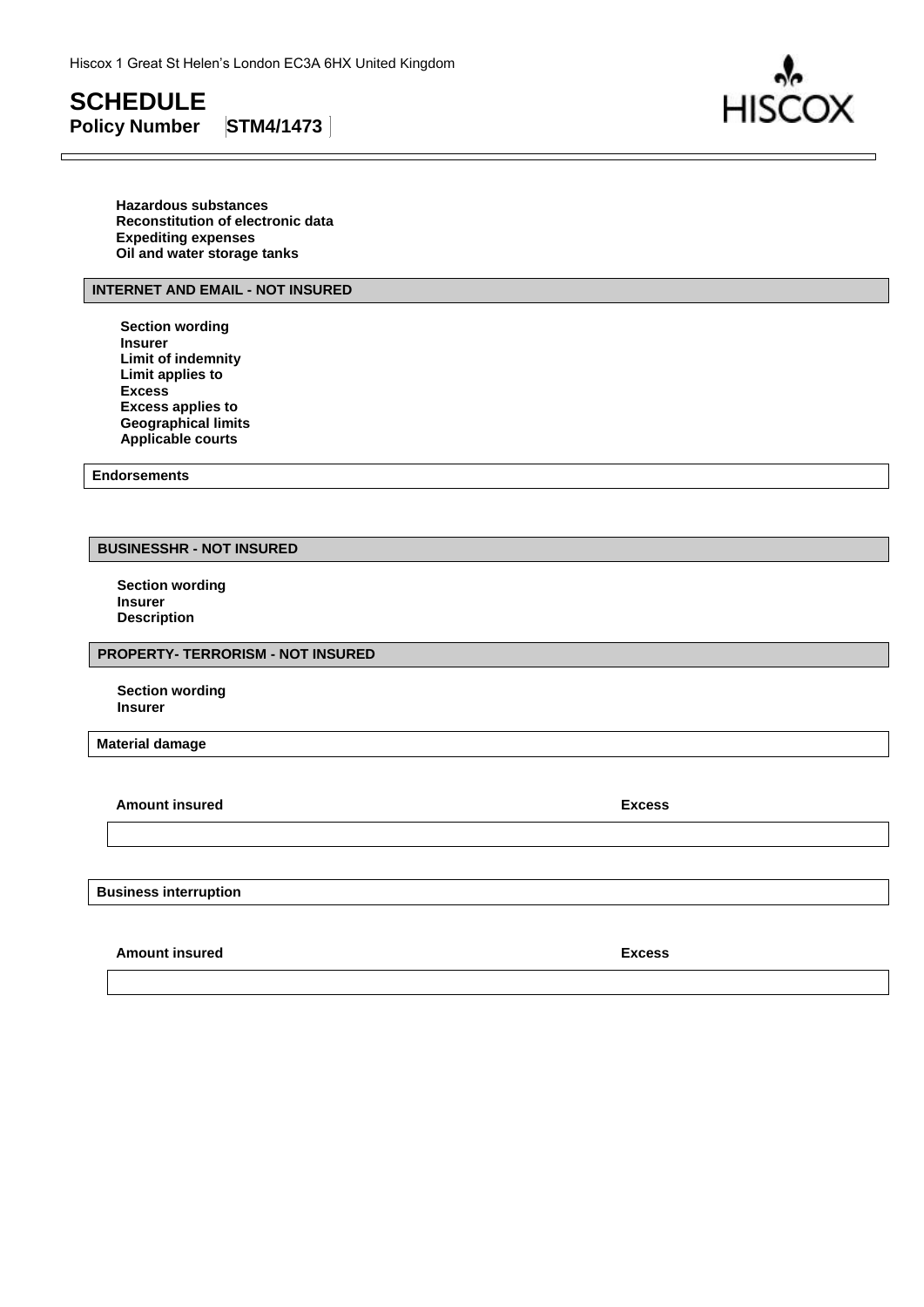

**The General Terms of this policy and the terms, conditions and exclusions of the relevant sections all apply to this endorsement except as modified below:**

### **CLAUSES APPLICABLE TO THE WHOLE POLICY**

603.0 **Commercial assistance & legal advice helpline** Your Hiscox policy gives you access to a general business advice line.

For advice on employment, prosecutions, health and safety, sex discrimination, tax and European law call **+44 (0)870 050 3030**.

**PUBLIC AND PRODUCTS LIABILITY CLAUSES IN FULL**

### **EMPLOYERS LIABILITY CLAUSES IN FULL**

### 3074.1 **Employers Liability Tracing Office (ELTO) – mandatory information required**

**You** must provide **us** with the following information for this section of the **policy** for each entity insured under this section of the **policy**:

- 1. Employer name; and
- 2. Full address of employer including postcode; and
- 3. HMRC Employer Reference Number (ERN).

If any insured entity does not have an ERN, **you** must provide **us** with one of the following reasons:

- a. The entity has no employees; or
- b. All staff employed earn below the current Pay As You Earn (PAYE) threshold; or
- c. The entity is not registered in England, Wales, Scotland or Northern Ireland.

**TECHNICAL & PORTABLE EQUIPMENT CLAUSES IN FULL**

**BUILDINGS CLAUSES IN FULL**

**BUSINESS CONTENTS CLAUSES IN FULL**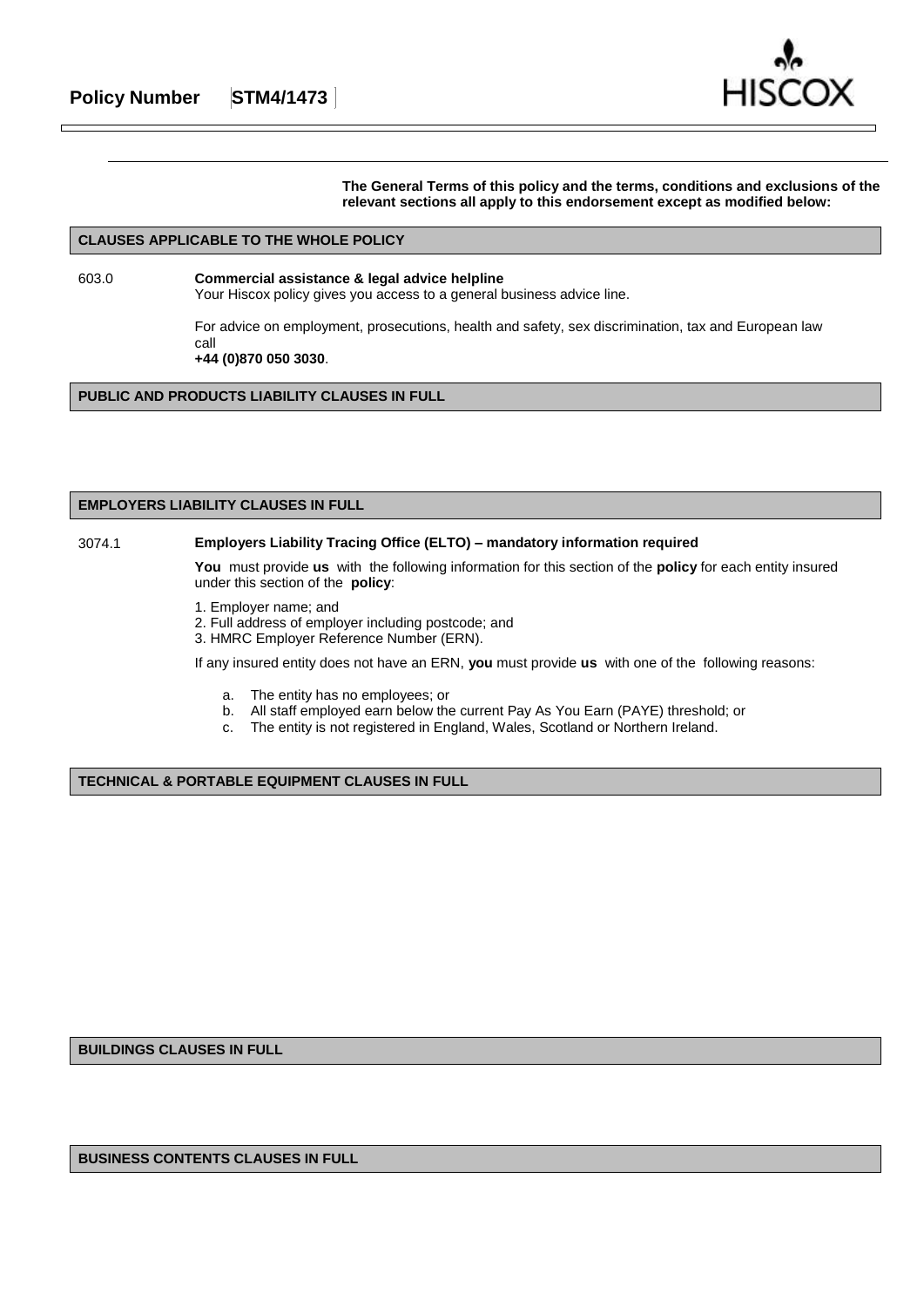$\blacksquare$ 



**INTERNET & E-MAIL CLAUSES IN FULL**